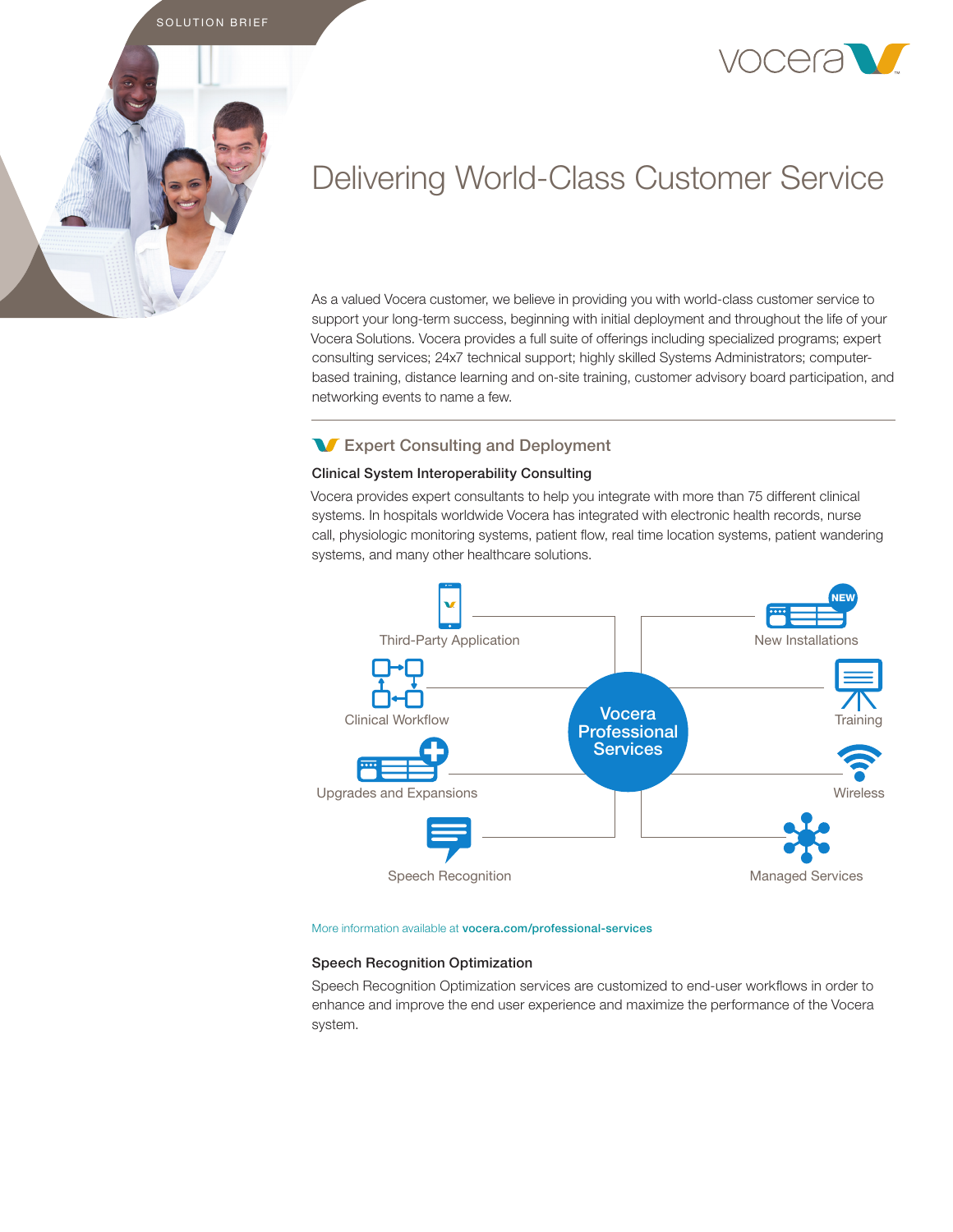

# **V** Solutions Support Services

| <b>Standard Support Includes</b>                     | <b>Premier Support Includes</b>                                     |
|------------------------------------------------------|---------------------------------------------------------------------|
|                                                      |                                                                     |
| • New Vocera Releases, Services Packs, and Hot Fixes | • Everything in "Standard Support"                                  |
| • Unlimited technical support incidents              | • Assigned Technical Support Engineer                               |
| • Web-based access to cases and to Knowledge Base    | • Emergency Coverage 24X7                                           |
| • Technical Bulletins                                | • Annual remote site assessment                                     |
| • Number of supports Contacts: 2 to 3                | • Technical Account Manager (licenses 600E or 2000U<br>and greater) |
| • Number of RMA contacts: 1                          |                                                                     |

| <b>Support Offering</b>                                        | <b>Standard</b>        | <b>Premier</b>   |
|----------------------------------------------------------------|------------------------|------------------|
| Named Technical Support Engineer                               |                        | $\mathbf{v}$     |
| Emergency coverage 24 x 7                                      |                        | $\mathbf{v}$     |
| Annual remote site assessment                                  |                        | $\mathbf{v}$     |
| Technical Account Manager (licenses 600E or 2000U and greater) |                        | $\mathbf{v}$     |
| New Vocera releases, services packs, and hot fixes*            | $\mathbf{v}$           | $\mathbf{v}$     |
| Unlimited technical support incidents                          | $\mathbf{v}$           | $\mathbf{v}$     |
| Web-based access to cases and to Knowledge Base                | $\mathbf{v}$           | $\mathbf{v}$     |
| <b>Technical Bulletins</b>                                     | $\mathbf{v}$           | $\mathbf{v}$     |
| Number of designated support contacts                          | $2$ to $3$             | $2$ to 5         |
| Number of designated RMA contacts                              | Up to 1                | Up to 1 per site |
| Web support URL                                                | www.vocera.com/support |                  |

\* Premier at 750+ Enterprise Licenses include additional benefits from Vocera Affinity program

### Upgrades/Expansions:

• System upgrades are performed by the Vocera Professional Services team for new Vocera software and service packs

#### System Assessment:

• Vocera provides a thorough analysis of the Vocera system, with optimization recommendations from the Vocera Professional Services team to improve performance

More information available at vocera.com/solutions-support

## **V** Ultimate Systems Administrators

Vocera Ultimate Systems Administrators carry the most knowledge when it comes to administrating the Vocera solution, and specialize in working in healthcare including the Department of Defense and Veterans Affairs healthcare environments.

#### Benefits of implementing Vocera Ultimate Systems Administrators:

- Higher end-user satisfaction through targeted training, site-specific call flow design, and voice recognition experience
- More uptime with expertise and access for faster problem resolution
- Lower overall administration costs through knowledge base of site specifics and customizations

## Vocera on-site and remote administration services:

- An onsite system administrator is a Vocera employee who is responsible for on-going management of the Vocera system.
- A remote administrator is an employee of Vocera who manages the Vocera Solution for up to eight hours per week.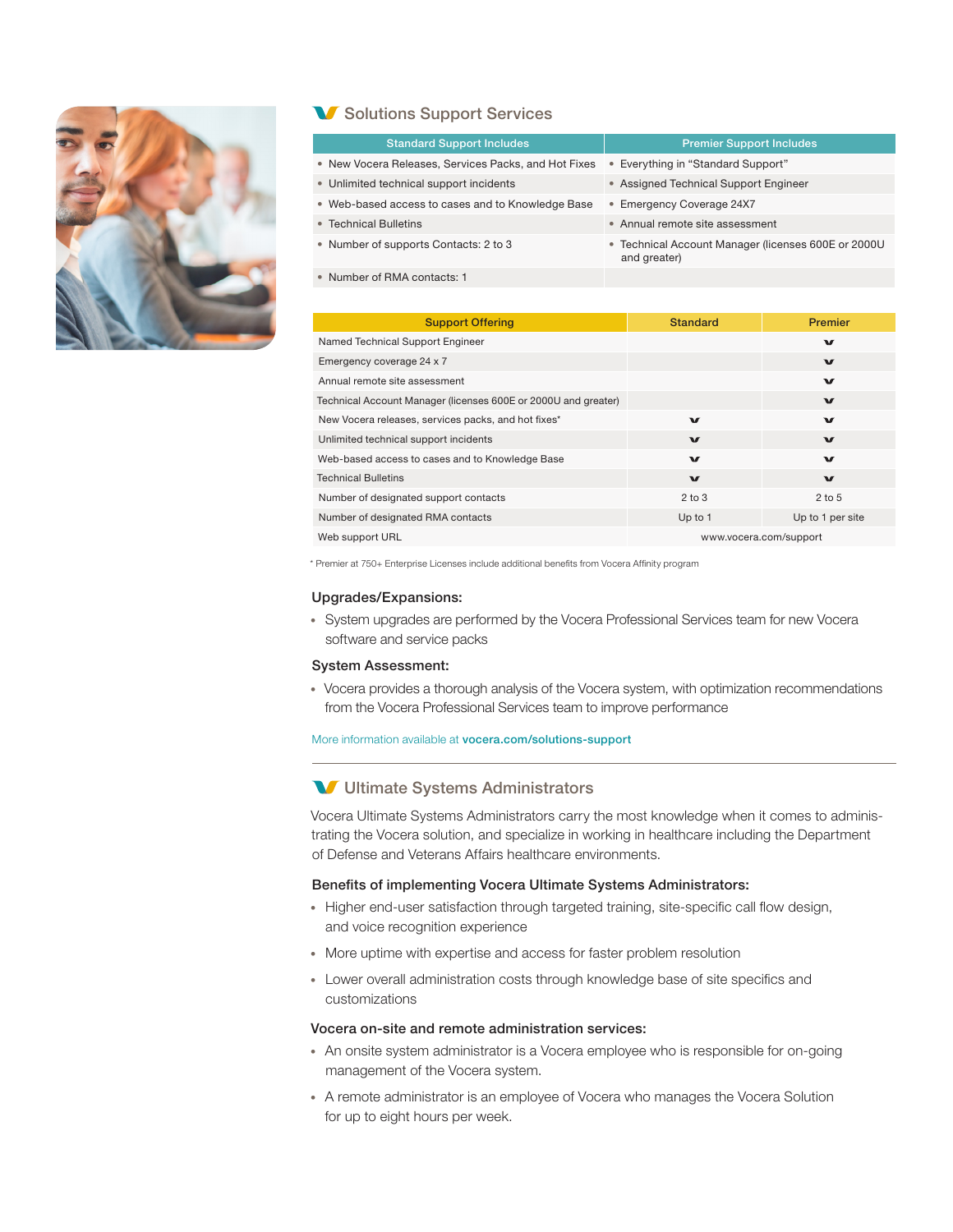# **M** HealthStream Computer Based Training

• Vocera end-user product training is offered through HealthStream's Learning Management System or your own learning system.

# **M** Affinity Program

Customers who have 750 or more Enterprise Voice Licenses with current Premier Support and Maintenance are given the option to take part in the Vocera Affinity Program. This program offers additional services to optimize the performance of your Vocera Solution.

## Depending on your license size, benefits may include:

- Classroom training via Vocera University
- An additional Vocera Health System Report
- Supervised remote upgrade
- Additional designated support contacts
- Large Customer Advisory Board membership
- A custom dictionary for a site
- Database analysis and clean up

# **V** Vocera Large Customer Advisory Board

The Vocera Large Customer Advisory Board provides qualifying Vocera customers with a forum to share trends in health care, ideas for innovation, user experiences, and suggestions on how to improve Vocera programs and help steer solution-development.

## Member Benefits:

- Engage with other customers and learn how they use Vocera
- Exchange best practices for success
- Develop relationships with key Vocera staff
- Gain insight into the Vocera strategic vision and make recommendations

## Advisory Board Membership:

- Members have a minimum of 1500 Enterprise Voice licenses
- Representatives typically hold operational, management, and director roles in their organization

## **W** Experience Innovation Network

The Experience Innovation Network fosters partnerships with physician leaders, nurses, and C-suite executives across organizations to transform healthcare experience and outcomes. Members of the Experience Innovation Network gain access to cutting-edge process and technology innovations and help define best practices that advance the human experience of care. Through in-person networking events, targeted webinars, and rapid execution toolkits, members discover big ideas and accelerate their experience improvement execution.

More information available at vocera.com/experience-innovation-network